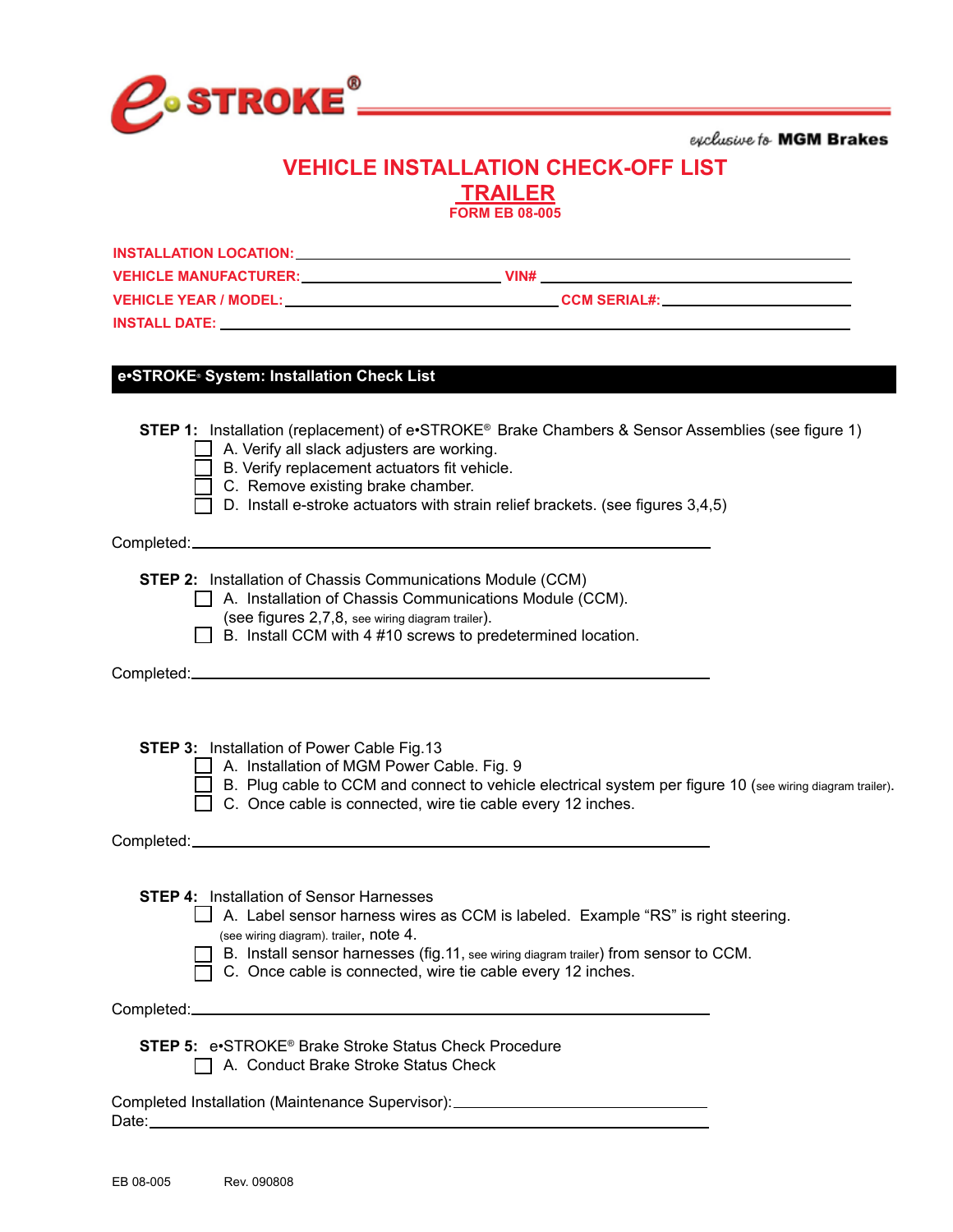

exclusive to MGM Brakes

# **INSTALLATION INSTRUCTIONS – TRAILER**

### **e•STROKE® System & Installation Overview**

The MGM Brakes e•STROKE® system **(Fig. 1)** allows an instant brake stroke status check to be taken without having to crawl underneath the trailer.

The e•STROKE<sup>®</sup> system converts air brake actuator shaft travel into an electronic signal. This output signal is monitored by a Chassis Communications Module (CCM) **(Fig. 2)**. The CCM's Brake Chamber LEDs signal wheel specific brake stroke statuses.



#### **COMPONENTS KEY**

- **a - e-STROKE® Spring Brake Chamber(s)**
- **e - Strain Relief Brackets**
- 
- **c - Sensor Assemblies g - T-Breakout d - Chassis Communications Module (CCM)**
- **f** Power Cable<br>**g** T-Breakout
	-

### **e•STROKE® Installation:**

- **STEP 1:** Installation of e•STROKE®
	- Brake Chambers & Sensor Assemblies
- **STEP 2:** Installation of Chassis Communications Module (CCM)
- **STEP 3:** Installation of Power Cable
- **STEP 4:** Installation of Sensor Harnesses
- **STEP 5:** e•STROKE® Brake Stroke Status Check Procedure

**Fig. 2**

## **STEP 1: Installation of e•STROKE® Brake Chambers & Sensor Assemblies – Trailer**

### **General Recommendations**

It is very important to verify that all automatic slack adjusters are working properly. Measure the stroke of each actuator before installation to determine if adjusted correctly. If these are within specifications then the automatic slack adjusters should be functioning properly.

Follow MGM Brakes recommended installation procedures to replace all brake chambers with new MGM Brakes e•STROKE® chambers. Refer to the following *MGM Brakes Service Manuals* for standard installation procedures:

Form #5011 - *TR Service Manual* Form #5042 - *LTR Service Manual* Form #5044 - *Magnum Performance Plus Service Manual*

**NOTE:** If you need a *Service Manual*, it can be downloaded or a 'hard copy' can be requested by visiting the MGM Brakeswebsite(http://www.mgmbrakes.com), or contact your MGM Brakes representative for assistance.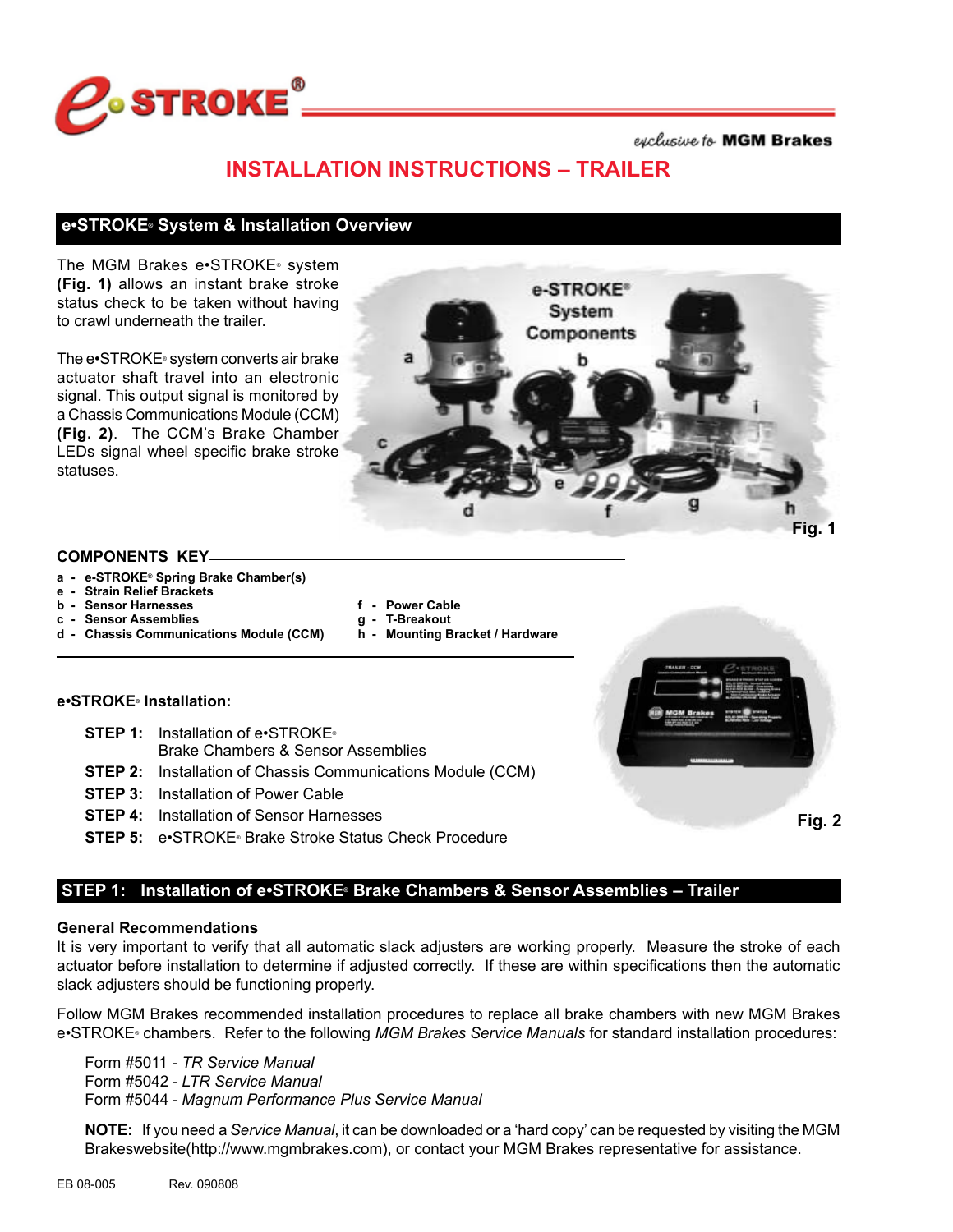

**Fig. 3**



**Fig. 4**



**IMPORTANT** – **Be aware that proper installation and warranty coverage of e•STROKE® equipped brake chambers require that several important, unique steps be taken in addition to those found in the standard** *MGM Brakes Service Manuals***. See following section: SPECIAL e•STROKE® INSTALLATION INSTRUCTIONS**

# **SPECIAL e•STROKE® INSTALLATION INSTRUCTIONS**

## **Strain Relief Bracket**

When installing each e•STROKE® brake chamber, a Strain Relief Bracket (included) MUST be installed under the top mounting nut to ensure the Sensor Assembly is anchored properly. This will prevent Sensor Assembly damage due to vibration.

**NOTE:** It is recommended that a lift or pit be used during procedure below.

(a) Install brake chamber (following standard *Service Manual* procedures), but make sure to position a Strain Relief Bracket on the top mounting bolt (with bracket facing inward toward centerline of trailer) **(Fig. 3)**, before tightening nut.

**IMPORTANT – Mount brake chamber so 'Sensor Assembly Receptacle' is on side closest to centerline of trailer (Fig. 4)—be aware that there are right- and left-hand actuators.**

- (b) Once chamber is installed, connect air-lines.
- (c) Remove dust plug from Stone Shield 'Sensor Assembly Receptacle' on bottom of brake chamber.
- (d) Firmly grip Sensor Assembly by the lower 'ears' with thumb and forefinger, then insert into 'Sensor Assembly Receptacle' **(Fig. 5)** by pushing straight in until it locks into place with 'ears' resting against receptacle.

**WARNING – Be very careful when installing Sensor Assembly! Grip by lower 'ears' and PUSH STRAIGHT INTO RECEPTACLE ONLY; DO NOT PUSH AT AN ANGLE or damage may occur, thereby voiding the Sensor Assembly's warranty. After installation, ensure adequate slack is present in Sensor Assembly cable to allow for push-rod !**

(e) Secure Sensor Assembly by tie-wrapping to Strain Relief Bracket **(Fig. 6)** and along air-lines approximately every 12-18 inches, making sure cables have enough slack to allow for movement of any slider axle(s).

**NOTE:** Use provided black UV (ultraviolet)-resistant ties ONLY (or equivalent).

## **STEP 2: Installation of Chassis Communications Module (CCM) – Trailer**

**movement.**



Use care when selecting a location for the CCM, choosing one that minimizes exposure to moisture and road debris. Make sure the CCM can be easily viewed when necessary. See recommended mounting locations **(Fig. 7)**.

(a) Install MGM Brakes Mounting Bracket **(Fig. 8)**. Choose a driver's side location under the trailer, approximately 6 ft. ahead of the rear wheels. Use included hex head bolts and tighten hex nuts to 60-85 Lbs.-In. (5-7 Lbs.-Ft.) of torque.

**NOTE:** Verify your Power Cable (see Step 3) is long enough to connect the power source to the CCM's Power Lead. Be certain that all Sensor Harnesses (see Step 4) are long enough to connect Sensor Assemblies on all e•STROKE® brake chambers to the appropriate CCM leads.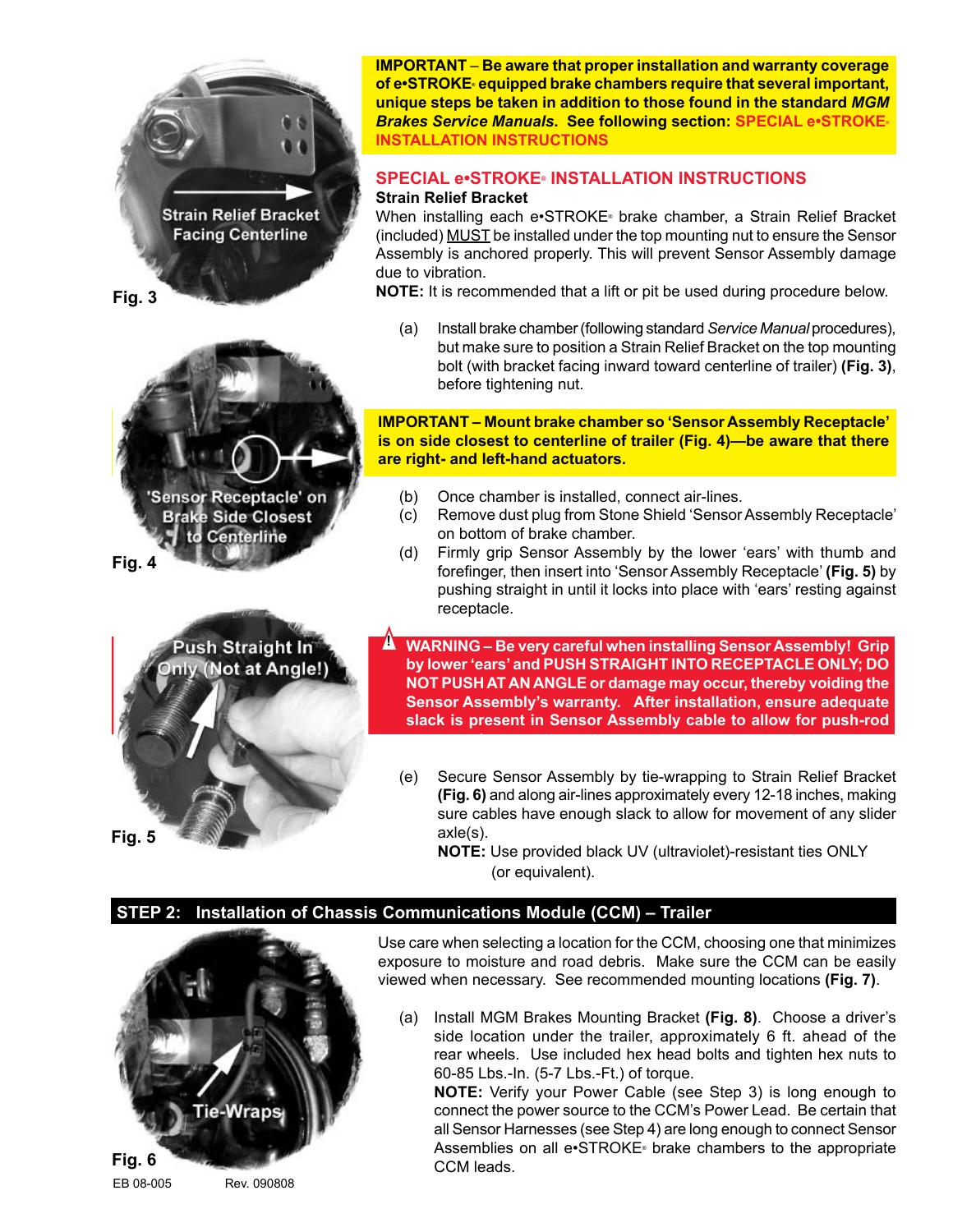- (b) Secure the CCM to the Mounting Bracket under trailer.
- **NOTE:** If you choose NOT to use the Mounting Bracket, drill 13/64" mounting holes into the mounting location using the CCM as a template. Mount the CCM using #10 x 1-1/2" (or metric equivalent) machine screws with self-locking nuts; instead of drilling holes you may use self-tapping metal screws.

### **Step 3: Installation of Power Cable – Trailer**

Use only MGM Brakes supplied e•STROKE® Power Cable (included in kit) **(Fig. 9)**. Connect Power Cable to CCM Power Lead and route to electrical system connection location (see Typical & Alternate Connection to Electrical System below). Leave enough slack in cable to allow for minor movement, and tie-wrap to trailer approximately every 12-18 inches.

**NOTE:** Use provided black UV (ultraviolet)-resistant ties ONLY (or equivalent).

### **Typical Connection to Electrical System (ABS-Equipped Trailers)**

Trailers equipped with an Anti-Lock Braking System (ABS) Electronic Control Unit (ECU) require an MGM Brakes 'T-Breakout' connector **(Fig. 10)** and Power Cable. This provides for a quick, simple connection to the trailer's power, ground and stoplight circuits. All new truck tractors sold within the North American market are now wired "full-time, ignition hot" to provide for the electrical power requirements of trailer ABS. See System Wiring Diagram (included in kit) when making connections below.

- (a) Disconnect round 5-pin Weather Pack connector from ABS ECU and make an inline installation of T-Breakout connector.
- (b) Connect 4-pin Metri-Pack connector of Power Cable to 4-pin connector on T-Breakout.

### **Alternate Connection to Electrical System**

The MGM Brakes e•STROKE® system requires that power, ground and stop light circuits provide input to the CCM. The trailer's 12 VDC (ignition-switch) Auxiliary Circuit is a good source for electrical power. This connection can be made at trailer's 7-pin connector (or at any other convenient access point on trailer's 7-wire harness). If Power Cable is too long, it may be cut to desired length before hard-wiring into trailer's electrical system. See System Wiring Diagram (included in kit) when making connections.

### **Step 4: Installation of Sensor Harnesses – Trailer**

The e•STROKE® system displays wheel-specific readings. Therefore, CCM leads are pre-labeled and MUST be connected to properly corresponding brake chambers with Sensor Harnesses **(Fig. 11)**.

- (a) Label both ends of each Sensor Harness for easy reconnection if ever disconnected. When doing this, duplicate the ID codes (i.e., LR, RR, etc.) from the pre-labeled CCM leads (write-on labels included in kit).
- (b) Connect required length Sensor Harness to Sensor Assembly on each e•STROKE® brake chamber.
- (c) Route each Sensor Harness along the trailer's air-lines**\*** (or existing wiring harness) to the CCM. Tie-wrap Sensor Harnesses every 12-18 inches to either the trailer's air-lines or existing wiring harness (if present).

**NOTE:** Use provided black UV (ultraviolet)-resistant ties ONLY (or equivalent).

**\*WARNING – On trailers with SLIDER AXLES, ALL Sensor Harnesses MUST be tie-wrapped to the airlines which are suspended by springs and can handle slider axle movement. !**